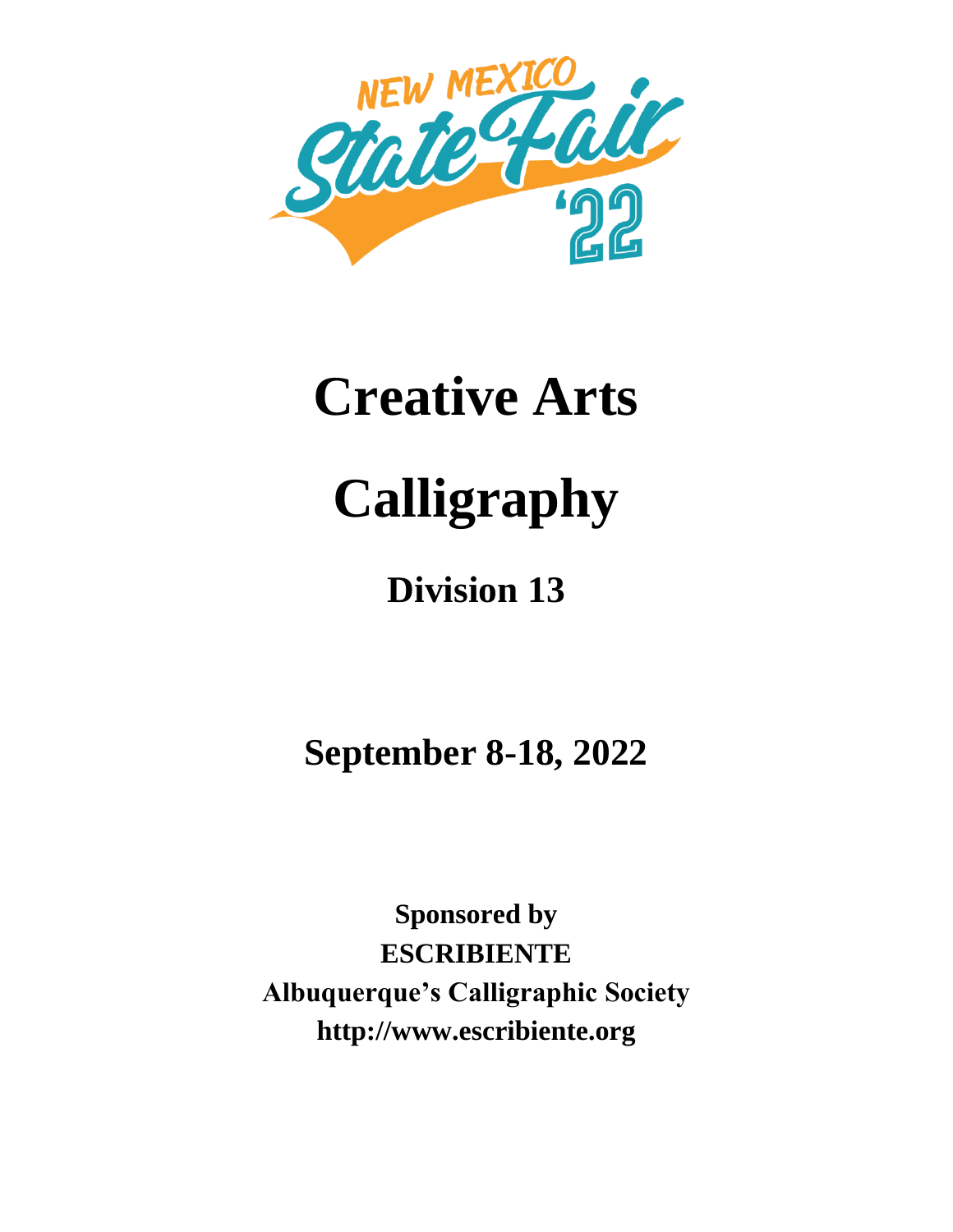# **Entry Dates**

**FRIDAY, August 26, 2022 9:00 AM to 5:00 PM SATURDAY, August 27, 2022 9:00 AM to 5:00 PM**

## **ENTRY FEE: \$5.00**

# **Special Rules**

- 1. Entries for judging may not have been submitted to any previous New Mexico State Fair.
- 2. All calligraphy within an entry must be original artwork created by the submitting artist.
- 3. Two dimensional pieces must be mounted or framed and wired for hanging on pegs.
- 4. Three dimensional pieces must fit in a standard display case.
- 5. This Escribiente-sponsored event is open to all New Mexico residents.
- 6. The calligraphy within an entry may not be reproduced, copied, duplicated or transferred from the artist's original artwork by any means or method.
- 7. The non-calligraphic elements of the entry may be reproductions, and will be judged as part of the overall artistic presentation of the entry. The judges will determine qualification or disqualification of any entry in question. Judges may reclassify entries if needed.
- 8. If work is signed, it must be concealed during judging.
- 9. It is the responsibility of exhibitor to obtain copyright permission for any work containing copyrighted material.
- 10. Only one entry per class except for Class 1 in addition to one piece in each miniature class.

# **Calligraphy**

### **Sections 392-396**

| Section 392 Youth        | 18 years and under                                  |
|--------------------------|-----------------------------------------------------|
| Section 393 Beginner     | 2 years or less experience                          |
| Section 394 Intermediate | 2 years or more but less than 5<br>years experience |
| Section 395 Advanced 1   | 5-10 years experience                               |
| Section 396 Advanced 2   | 10 years or more experience                         |